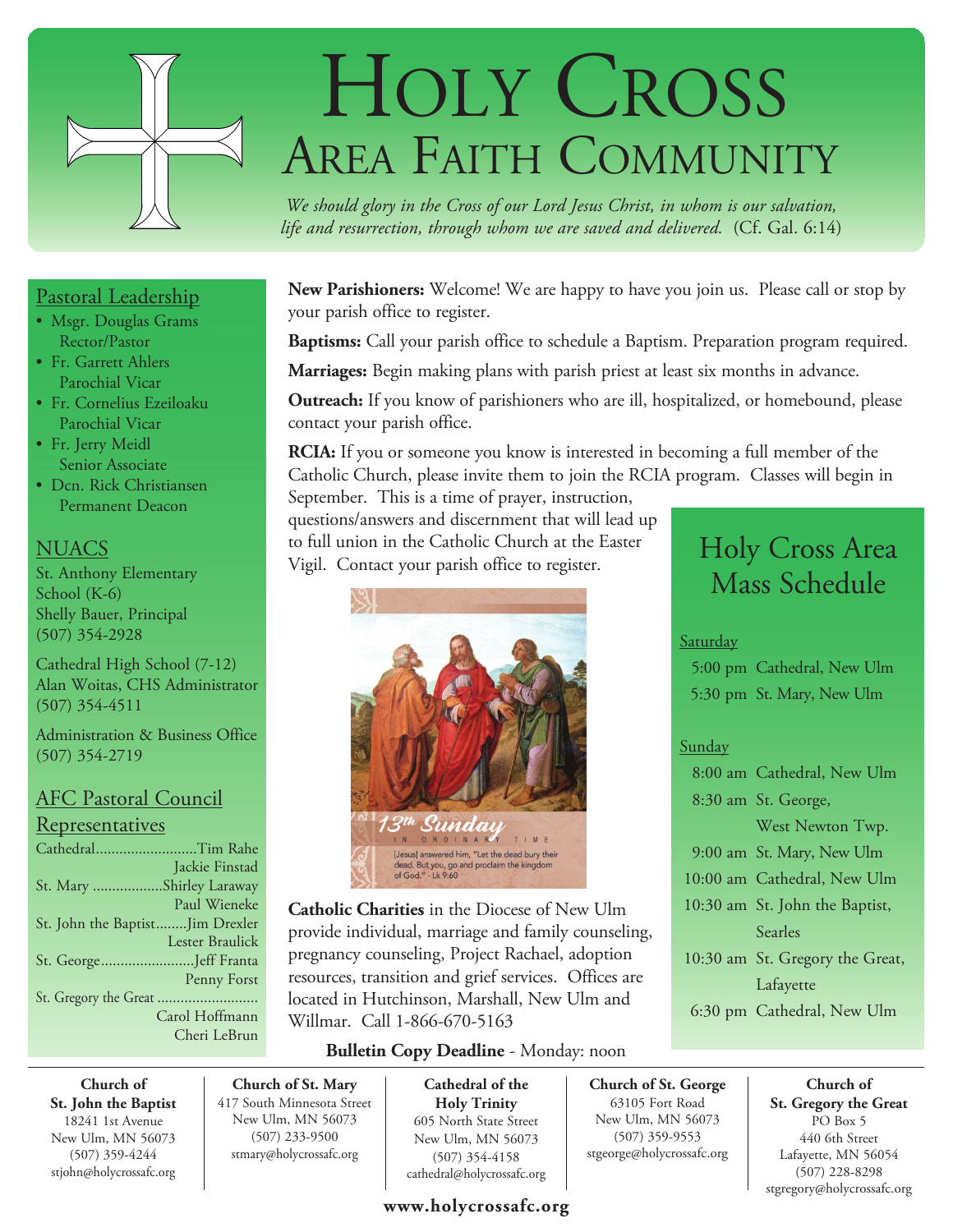#### **June 30, 2019 Thirteenth Sunday in Ordinary Time**

*"For you were called to freedom, brothers and sisters. But do not use this freedom as an opportunity for the flesh; rather serve one another through love."* (Galatians 5:13)

We like to celebrate the fact that we are free to "live the good life." But Jesus calls us to <sup>a</sup> different kind of freedom. St. Paul reminds us that Jesus sets us free so that we can serve one another, share our gifts and promote God's work here on earth to glorify His name and not honor ourselves.

#### **From the Pastor**

**VACATION BIBLE SCHOOL** Thank you to all of the volunteers who helped make VBS a success again this year.<br>Over 110 children and a host of volunteers from our area<br>faith community took part in this fun catechetical event. Thank you as well to those who donated supplies and made monetary donations to keep costs affordable for the students. A very special thanks to Linda Arduser and to Sarah Gilles for spearheading the program.

THANK YOU to everyone who came or who supported the Cathedral Summer Festival in any way. There was a wonderful showing of parishioners from each of the parish families in our Holy Cross AFC enjoying the day together. **150th ANNIVERSARY** Thank you to the anniversary committee for the excellent display at the Summer Festival last Sunday. In addition to the other activities that have been planned, there will be <sup>a</sup> concert series to celebrate the Cathe- dral's sesquicentennial. The first concert is scheduled for Friday, July 26, at 7:00 P.M., the anniversary of the

YOUTH MINISTER POSITION The Holy Cross Area Faith Community has an open position for a Youth and Young Adult Minister. A full job description and specific details on how to apply can be found on the Holy Cross

(holycrossafc.org) and diocesan (dnu.org) websites. **PETER'S PENCE** This weekend is the annual second collection for Peter's Pence, providing Pope Frances with oppression, natural disaster and disease. Please be generous and please continue to pray for our brothers and sisters in faith who face adversity. For more information, go to www.usccb.org/peters-pence.

ADULT SUNDAY OFFERINGS The fiscal year ends today (June 30). Our books will close on Friday, July 5. If you need to catch up with your giving, please do so this week; if you have the ability to increase your giving for the remainder of 2019, please do so. The options of electronic transfer and online giving are available. See the Holy Cross AFC website (holycrossafc.org) or call your parish office to make arrangements. I would like to thank all those who generously and consistently support the core ministries of our parishes. May your witness and example inspire others to <sup>a</sup> life of stewardship. **FAITH FORMATION REGISTRATION** If you have not

already registered for the 2019-2020 classes, please do so as soon as possible. An accurate count of students is necessary in planning for catechists and materials. **LAST MASS** We hold the parishioners of St. John in

Morton and St. Joseph in Clements in prayer as they celebrate their last Sunday Mass today.

celebrate their last Sunday Mass today. **<sup>A</sup> SAFE AND ENJOYABLE FOURTH OF JULY TO ALL!** Friday I left for vacation to the lake.

*Msgr. Grams*

#### **Mass Schedule for the Week**

|                                             | <b>Date and Time Location</b>      | <b>Intention</b>                                                                                                          |  |  |
|---------------------------------------------|------------------------------------|---------------------------------------------------------------------------------------------------------------------------|--|--|
| <b>Monday, July 1</b>                       |                                    |                                                                                                                           |  |  |
| 7:00 A.M.                                   | Cathedral                          | +Randy, Vic and<br>Ella Berdan                                                                                            |  |  |
| Tuesday, July 2                             |                                    |                                                                                                                           |  |  |
| 7:00 A.M.                                   | Cathedral                          | +Gene Schultz                                                                                                             |  |  |
| 8:00 A.M.                                   | St. George                         | +Frank Huelskamp                                                                                                          |  |  |
| 9:30 A.M.                                   | Orchard Hills                      | + Phyllis Domeier - CM                                                                                                    |  |  |
| <b>Wednesday, July 3</b>                    |                                    |                                                                                                                           |  |  |
| 7:00 A.M.                                   | Cathedral                          | +Alfred and<br>Dorothy Grommersch,<br>Laurence and<br><b>Catherine Reinhart</b>                                           |  |  |
| 8:00 A.M.                                   | St. Gregory                        | +Dan Johnson                                                                                                              |  |  |
| 10:00 A.M.                                  | Oak Hills                          | +Wenzel and Clara Helget                                                                                                  |  |  |
| Thursday, July 4                            |                                    |                                                                                                                           |  |  |
| 7:00 A.M.                                   | Cathedral                          | +Robert Zeig                                                                                                              |  |  |
| Friday, July 5                              |                                    |                                                                                                                           |  |  |
| 7:00 A.M.                                   | Cathedral                          | +Norman Bernholtz                                                                                                         |  |  |
| 10:15 A.M.                                  | Ridgeway South                     | +Leander and<br>Amelia Boettger                                                                                           |  |  |
| Saturday, July 6                            |                                    |                                                                                                                           |  |  |
| 8:00 A.M.                                   | Cathedral                          | +Victor Kral                                                                                                              |  |  |
| 5:00 P.M.                                   | Cathedral                          | +Wm., Florinda, Alan<br>and Nathan Richter                                                                                |  |  |
| 5:30 P.M.                                   | St. Mary                           | + Ervin Helget                                                                                                            |  |  |
| <b>Sunday, July 7</b>                       |                                    |                                                                                                                           |  |  |
| 8:00 A.M.                                   | Cathedral                          | +Al "Frank" Schwab                                                                                                        |  |  |
| 8:30 A.M.                                   | St. George                         | +Vernus Kokesch                                                                                                           |  |  |
| 9:00 A.M.                                   | St. Mary                           | +Alvina Krebsbach                                                                                                         |  |  |
| 10:00 A.M.                                  | Cathedral                          | +Marvin Halbur                                                                                                            |  |  |
| 10:30 A.M.                                  | St. Gregory                        | + Clarence Maidl                                                                                                          |  |  |
| 10:30 A.M.                                  | St. John                           | +Don Berg and                                                                                                             |  |  |
|                                             |                                    | Delores Aschenbrenner                                                                                                     |  |  |
| 6:30 P.M.                                   | Cathedral                          | Mass for the People                                                                                                       |  |  |
| <b>SUNDAY MASS SCHEDULE FOR HOMEBOUND</b>   |                                    |                                                                                                                           |  |  |
|                                             | Nuvera (Ch. 3) or Comcast (Ch. 14) |                                                                                                                           |  |  |
|                                             |                                    |                                                                                                                           |  |  |
|                                             |                                    | Sunday at 11:00 A.M. / Monday at 5:00 P.M.<br>Thursday at 8:00 A.M.<br><b>EWTN - Nuvera (Ch. 62) or Comcast (Ch. 243)</b> |  |  |
| 7:00 A.M. and 11:00 A.M.                    |                                    |                                                                                                                           |  |  |
| <b>Sacrament of Reconciliation Schedule</b> |                                    |                                                                                                                           |  |  |
| <b>Tuesday, July 2</b>                      |                                    | 7:30 - 7:50 A.M.<br>St. George                                                                                            |  |  |
| <b>Wednesday, July 3</b>                    |                                    | 7:30 - 7:50 A.M.<br>St. Gregory                                                                                           |  |  |
| Friday, July 5                              |                                    | $6:30 - 6:50 A.M.$<br>Cathedral                                                                                           |  |  |
|                                             |                                    |                                                                                                                           |  |  |

**Saturday, July 6** 9:00 - 10:00 A.M. Cathedral 4:00 - 4:40 P.M. Cathedral 4:30 - 5:00 P.M. St. Mary **Sunday, July 7** 7:00 - 7:40 A.M. Cathedral

#### **Readings for the Week of June 30**

**MON:** Gn 18:16-33/Ps 103:1b-2, 3-4, 8-9, 10-11 [8a]/Mt 8:18-22

- **TUES:** Gn 19:15-29/Ps 26:2-3, 9-10, 11-12 [3a]/Mt 8:23-27
- **WED:** Eph 2:19-22/Ps 117:1bc, 2 [Mk 16:15]/Jn 20:24-29
- **THUR:** Gn 22:1b-19/Ps 115:1-2, 3-4, 5-6, 8-9 [9]/Mt 9:1-8
- **FRI:** Gn 23:1-4, 19; 24:1-8, 62-67/Ps 106:1b-2, 3-4a, 4b-5 [1b] Mt 9:9-13
- **SAT:** Gn 27:1-5, 15-29/Ps 135:1b-2, 3-4, 5-6 [3a]/Mt 9:14-17
- **NExT SUNDAY:** Is 66:10-14c/Ps 66:1-3, 4-5, 6-7, 16, 20 [1] Gal 6:14-18/Lk 10:1-12, 17-20 or 10:1-9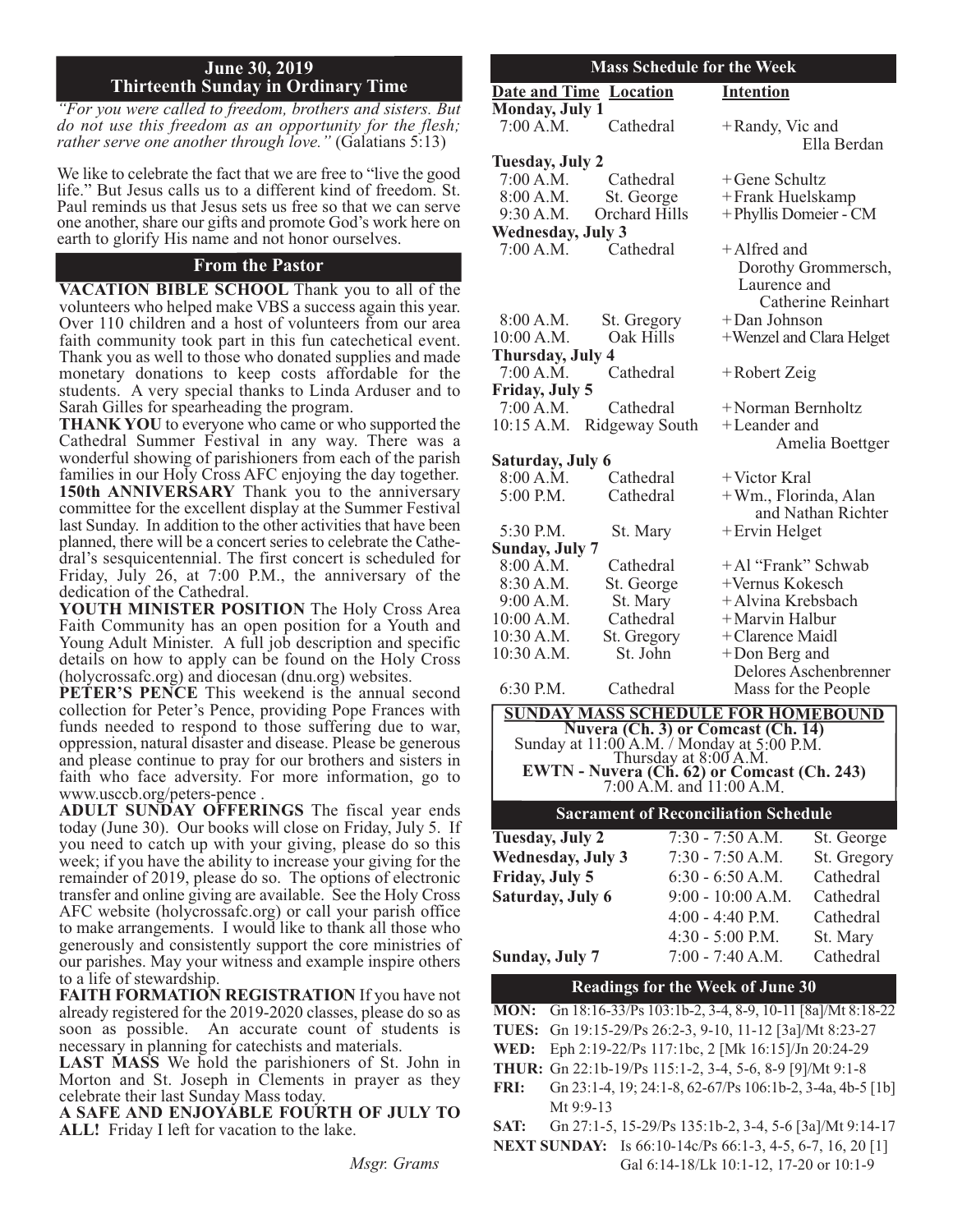| <b>Stewardship for the Week of June 23, 2019</b> |                    |                   |                 |                   |                    |
|--------------------------------------------------|--------------------|-------------------|-----------------|-------------------|--------------------|
|                                                  | <b>CATHEDRAL</b>   | <b>ST. MARY</b>   | <b>ST. JOHN</b> | <b>ST. GEORGE</b> | <b>ST. GREGORY</b> |
| <b>Adult Budget</b>                              | 13,433.97          | 13,461.54         | 1,760.00        | 1,538.46          | 1,062.50           |
| Adult Actual                                     | 12,926.00          | 25,387.00         | 1.346.00        | 625.00            | 288.00             |
| <b>Electronic Transfers</b>                      | 0.00               | 525.00            | 0.00            | 0.00              | 0.00               |
| <b>Online Giving</b>                             | 142.00             | 100.00            | 0.00            | 25.00             | 22.62              |
| Total                                            | 13,068.00          | 26,012.00         | 1,346.00        | 650.00            | 310.62             |
| Year-to-date Budget                              | 698,566.44         | 701,440.44        | 91,520.00       | 79,999.92         | 55,250.00          |
| Year-to-date Actual                              | 652,019.16         | 679,634.72        | 95,387.40       | 85,251.30         | 59,573.11          |
| Ahead/Behind                                     | $-46,547,28$       | $-21,805.72$      | 3,867.40        | 5,251.38          | 4,323.11           |
| <b>Student</b>                                   | 14.50              | 12.95             | 4.00            | 0.00              | 9.50               |
| Loose Plate                                      | 543.25             | 361.87            | 18.00           | 38.75             | 12.58              |
| Parish Project Goal                              | 16,000.00          | 20,000.00         | 4,400.00        | 12,000.00         | 6,000.00           |
| Parish Project (# contributors)                  | 18,294.35 (55)     | 21,110.00 (70)    | 620.00(7)       | 4,930.00(19)      | 3,897.75 (14)      |
| <b>DMA</b> Goal                                  | 58,308.57          | 46,582.60         | 8,192.11        | 7,308.65          | 6,666.13           |
| DMA Actual (# contributors)                      | 56,145.00 (212)    | 54, 149. 20 (136) | 6,100,00(22)    | 11,085.00(34)     | 4,523.75 (17)      |
| Attendance:                                      | $1,017$ (4 Masses) | 537 (2 Masses)    | 131 (1 Mass)    | 130 (1 Mass)      | 67 (1 Mass)        |

This QR Code allows you to make an offering or donation to any one of the five parishes in our AFC using your smart phone. Simply download a free QR scanning app to access this safe and efficient way to give electronically.

#### **New Ulm Area Catholic Schools www.nuacs.com**

Independence Day: Please note that the school offices will be closed on July 4. God bless America.<br>Cathedral Golf Classic: The annual Cathedral Golf Classic is taking place on Monday, August 5, at the New Ulm<br>Country Club.

Activity Club: Ninety percent of NUACS students in grades 7–12 are involved in one or more of the following activities:<br>Choir, Band, Dance Team, Drama, Knowledge Bowl, Robotics, Softball, Football, Basketball, Baseball, Vo Hockey and Golf. The purpose of the NUACS Activity Club is to raise money for our extracurricular activities.<br>Involvement in these activities builds self-esteem, which has a positive impact in a student's life. Your donati Anthony Elementary School Office on weekdays between 9:00 A.M. - 3:00 P.M. or by emailing Brent Boston at brent.boston@nuacs.com. There are twenty-five chances to win \$100 and a grand prize winner of \$500. The drawing will

Adopt-A-Student Opportunity: The NUACS scholarship program provides financial aid to families who qualify for assistance. A third-party firm processes and determines need based on financial aid applications completed – and the need is always substantial. Please consider a donation to the NUACS Adopt-a-Student Fund in any amount: \$25, \$100, \$500 or more. You may send your donation to: NUACS, Attn: Adopt-a-Student Fund, 514 North Washington Street, New Ulm, MN 56073. Thank you in advance for your generosity!

**Cathedral High School ~ 100-Year Celebration:** This event will take place on September 21. As part of the high school's centennial, we have compiled a 500-page commemorative photo book with pictures of nearly every graduating class since 1923, plus other neat memories. There will be a single printing of the book, and copies must be reserved in advance (\$35 each, to be picked up at the school this fall). To reserve your copy, you may simply order and pay by credit card at www.nuacs.com. Or, you may contact Brent Boston at brent.boston@nuacs.com or 507-233-0700 with your name, contact information and number of copies to be reserved. Please reserve no later than August 1.

### **Faith Formation ~ Lifelong and Ongoing**

Thank you to everyone who volunteered for and donated to Vacation Bible School 2019. Over 100 students took par<sup>t</sup> in this joyful week of learning about God's grea<sup>t</sup> love for us.

#### **2019-2020 FALL FAITH FORMATION**

Enrollment forms can be found at holycrossafc.org/faith-formation. Simply complete the form and return it with your paymen<sup>t</sup> to any of our parish offices. Contact Sarah Gillis at cathedralcatechesis1-6@holycrossafc.org, or call 354-4158 if you prefer to have <sup>a</sup> paper form mailed to you. Registration deadline is August 15. Thank you!

**Youth Ministry (Grades 6-12) Youth and Young Adult Ministry holycrossafc.org/youth-ministry**

**Young Adult Ministry (Ages 18 to 39) On Instagram @holycrossafcyouth**

#### **YOUTH MINISTRY**

**Totus Tuus** is fast approaching (July 14-19), and we are in need of some volunteers. If any of these descriptions interest you, please contact Matthew Edens at youthministry@holycrossafc.org.

Housing - Provide breakfast and a bed to two men or women from July 13 - 20

Lunch - Donate lunch for the four team members one day during the week

Supper - Open your home, or donate an evening meal for the four-person team at St. Mary

On Site - Help prepare snack, clean tables, and be around "just in case"

High School Helper - Help to watch kids, participate in skits, and be a joyful presence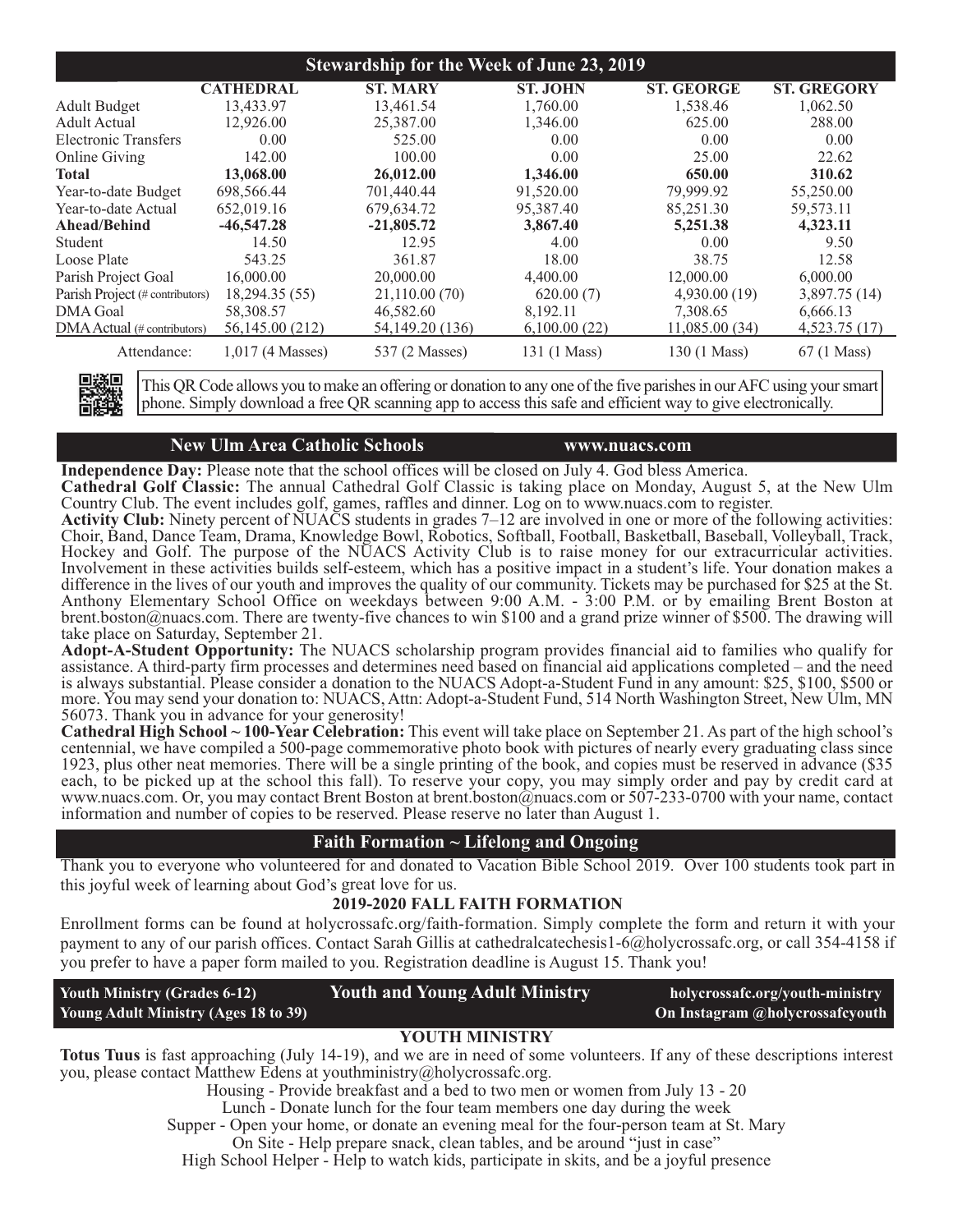#### **Monday, July 1 – Rosary at Cathedral**

All are welcome to join in praying the Rosary at Cathedral at 1:00 P.M.

#### **Wednesday, July 3**

NUACS volunteers will be operating the brat stand at CashWise. Come enjoy a summer lunch or dinner, and NUACS will benefit from all sales.

#### **Monday, July 15 - Knights of Columbus**

The Knights of Columbus will meet at 6:40 P.M. at Cathedral to pray the Rosary. The Council meeting will follow at 7:00 P.M. in the Cathedral Parish Center.

#### **FORMED.org**

If you haven't taken advantage of Formed.org, you are encouraged to check it out. It's free! Go to Formed.org and enter our parish code ZY2TQG on the homepage. You will find excellent resources for both adults and children.

#### **Stuff the Backpacks**

The United Way of the Brown County Area will again be hosting a "Stuff the Backpacks" promotion to benefit students in the Brown County school districts. Collection boxes will be located at all of our five AFC parishes beginning July 5. The supplies that are needed are #2 pencils, folders, wide-ruled spiral notebooks, 3-ring binders, many boxes of facial tissue, 4 oz. bottles of Elmer's white glue, Crayola classic colors broad-tip markers, Crayola thin-tip markers, Crayola colored pencils (sets of 12), dry-erase markers, glue sticks, Fiskars kids' scissors (pointed), plastic pencil boxes, pencil bags and yellow highlighters.

#### **Childcare Specialist Needed**

The Southern Minnesota Crisis Nursery is seeking a caring and compassionate person for a childcare specialist position to provide direct care for children in a safe and nurturing environment. Responsibilities include planning age appropriate social-emotional enrichment activities, accurate documentation of children's daily activities, managing behavior through redirection, and modeling positive, healthy, and professional behavior with children and families. Two positions available: weekdays 6:00 to 10:00 A.M. and weekdays 2:00 to 6:00 P.M. The rate of pay is \$13-\$15 per hour depending on qualifications, plus on-call stipend. Must be  $2\bar{1}$  years of age, be able to pass a background check, and have experience working with children and families. For more information or to apply, contact director@smncrisisnursery.org.

#### **PRAYER FOR OUR COUNTRY**

God our Father, Giver of life, we entrust the United States of America to Your loving care. You are the rock on which this nation was founded. You alone are the true source of our cherished rights to life, liberty and the pursuit of happiness. Reclaim this land for Your glory and dwell among Your people. Send Your Spirit to touch the hearts of our nation´s leaders. Open their minds to the great worth of human life and the responsibilities that accompany human freedom. Remind Your people that true happiness is rooted in seeking and doing Your will. Through the intercession of Mary Immaculate, Patroness of our land, grant us the courage to reject the"culture of death." Lead us into a new millennium of life. We ask this through Christ Our Lord. Amen.

**Minnesota Citizens Concerned for Life Camp** Life Leadership Camp 2019, sponsored by MCCL, is a camp designed to equip high school students to defend the rights of the unborn and to become the pro-life leaders of tomorrow. The camp will be held from August 4-7 at Camp Koronis in Paynesville, MN. To learn more about this camp or to register for this event, visit mccl.org/camp or call 612-825-6831.

#### **Worldwide Marriage Encounter**

"Loved the wedding. Invite me to the marriage. Love, God" AWorldwide Marriage Encounter weekend can help you do that! Marriage Encounter is 44 hours where married and focus just on each other. The next Worldwide Marriage Encounter Weekends are September 14-15 in Marshall and November 15-17 in Owatonna. Early registration is highly recommended. For more information, call 507-227-8229 or visit southmnwwme.org or contact Miki by email at applications@southmnwwme.org.

*Baptized in Christ*

*Charlotte Brendalee Reger,*

*daughter of Ryan Reger and Amanda Schwab - St. George*

#### **Perpetual Eucharistic Adoration**

#### **OPEN HOURS** Wednesday: 1:00 P.M. Saturday: 8:00 P.M. and 10:00 P.M. Sunday: 12:00 P.M.

*"And ask Me many graces for yourself. Are there not many graces you would wish to name that would make you happier in yourself, more useful and pleasing to others, more worthy of the love of Me, the dearest Lord, Mater, and the Spouse of your soul?"*

From "A Quarter Hour Before the Blessed Sacrament" The Catholic Truth Society

#### **Division 1 (Midnight to 6:00 A.M.)**

| Gwen Christiansen 354-5771             |                    |  |
|----------------------------------------|--------------------|--|
| Lora Rahe                              | 354-5563; 276-6838 |  |
| Division 2 (6:00 A.M. to 12 Noon)      |                    |  |
| Denise Richter 354-3870                |                    |  |
| Willy Osgood 359-4134                  |                    |  |
| Division 3 (12 Noon through 6:00 P.M.) |                    |  |
| Sharon Illikman 354-3145               |                    |  |
| Carolyn Keller 354-1708                |                    |  |
| Division 4 (6:00 PM to Midnight)       |                    |  |
| Frani Knowles 276-3070                 |                    |  |
| Beth Zabel                             | 276-6672           |  |

#### **SUMMERTIME**

With summer comes vacations and weekends out of town. Please plan to find <sup>a</sup> sub during your time away. If you cannot find <sup>a</sup> sub, <sup>p</sup>lease contact your division leader. Thank you!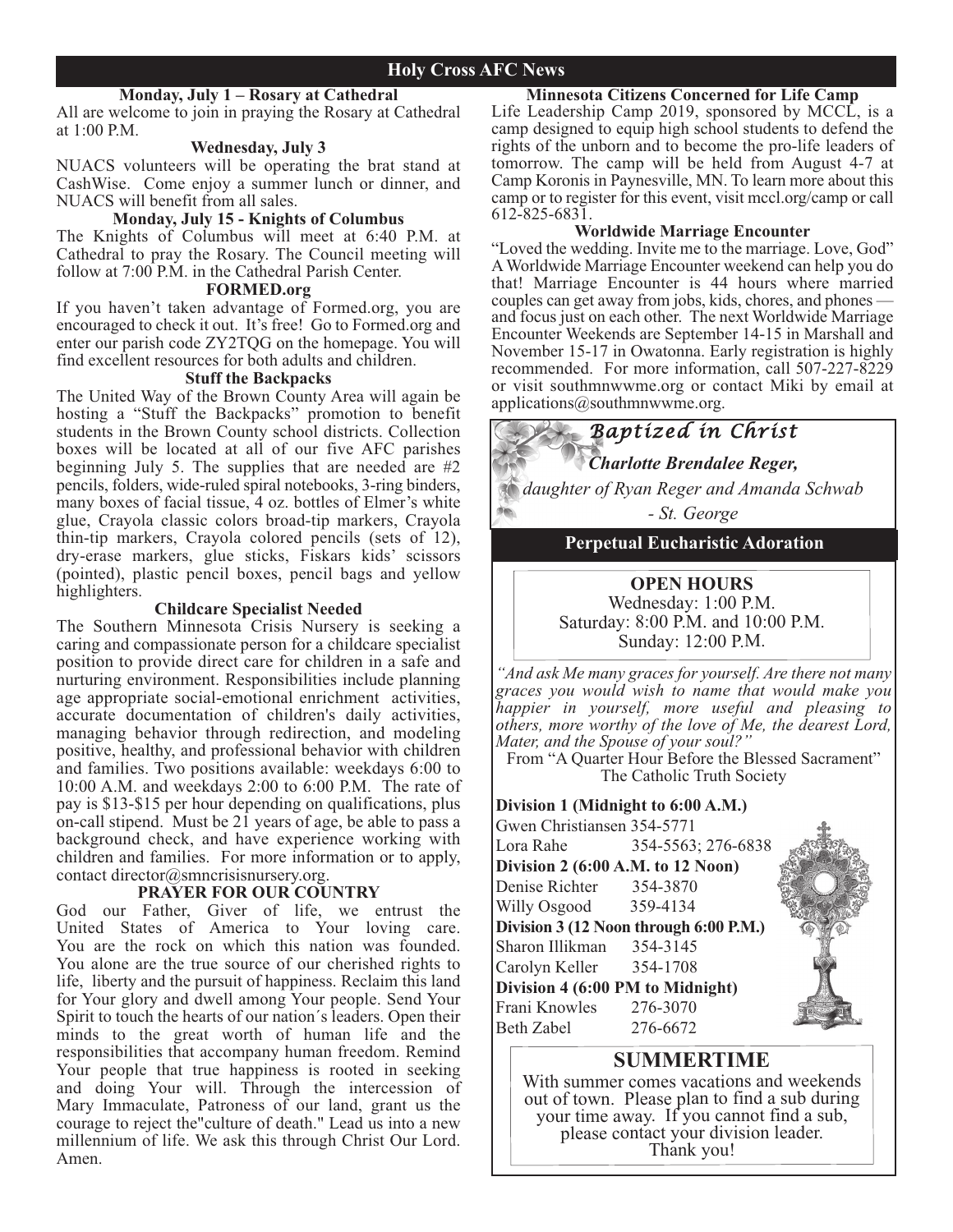#### **Cathedral of the Holy Trinity**

#### **LITURGICAL MINISTERS FOR JULY 6 AND 7**

**5:00 P.M.** Chris Branch, David Peterson and Nathan Murphy Randy Clyne **8:00 A.M.**Isaac Roufs, Caleb Forstner and Ethan Kirchberg LeAnn Miheve **10:00 A.M.**Hannah, James and Charlie Osborne Darrel Brey **6:30 P.M.**Jacob and Joelle Haala, Elijah Bolduan Linda Arduser

**SERVERS LECTORS**

**Thursday, July 4:** The Parish Office will be closed.

**Thursday, July 11:** Catholic Order of Foresters meeting at 7:00 P.M. at Herman Heights. Spouses are invited.

**GRATITUDE:** Thank you to all who attended the festival and took part in our celebration! A heartfelt thanks to EACH PERSON who helped, from the bulk mail volunteers to the cleanup crew and everyone in between! Thank you for sharing your time and energy with our parish. You are truly a blessing. Special thanks to the chairpersons of each committee, all who donated prizes and raffle items, and Festival Chairs Tim and Lora Rahe and Co-Chairs Bob and Melanie Wurtzberger.

#### **Church of St. Mary**

#### **LITURGICAL MINISTERS FOR JULY 6 AND 7**

| <b>SERVERS</b><br>5:30 P.M. Emma Neet, Brooklyn Moldan<br>9:00 A.M. Jaden and Zach Helget                                                                                    | <b>SACRISTAN</b><br>Jean Nielsen<br><b>Barb Dietz</b> | <b>LECTOR</b><br>Mario DeSouza Brenda Lenertz<br>Nancy Ginkel Brenda Lenertz | <b>ACCOMPANIST CANTOR</b> | Mary Carroll<br>Jennifer Deutz |
|------------------------------------------------------------------------------------------------------------------------------------------------------------------------------|-------------------------------------------------------|------------------------------------------------------------------------------|---------------------------|--------------------------------|
| <b>Thursday</b> $\overline{\text{Inl}}$ $\overline{\text{Inl}}$ $\overline{\text{Inl}}$ The Derich Office will be closed in observance of Independence $\overline{\text{D}}$ |                                                       |                                                                              |                           |                                |

**Thursday, July 4:** The Parish Office will be closed in observance of Independence Day.

**Monday, July 8:** Prayer Shawl at 6:30 P.M. in the Cry Room

**Sunday, July 14:** | Donut Sunday following Mass in the Social Hall - hosted by the Knowles and Schotzko familes. All are welcome!

**FALL FESTIVAL 2019:** Save the date for this year's Church of St. Mary Fall Festival - Sunday, September 22! Let us remember the festival in our prayers—for good weather, for His guiding hand upon all of the preparations and for His blessings upon all those working to make this a successful festival.

**FESTIVAL DONATIONS:** It is not too early to bring in your donations for the Silent Auction, Theme Baskets, kids' prizes, etc. Your donations can be delivered to the Parish Office from Monday through Friday 7:30 A.M. to 4:30 P.M.

#### **Church of St. George**

| <b>LITURGICAL MINISTERS FOR JULY 7</b> |                                                             |                  |                                                |
|----------------------------------------|-------------------------------------------------------------|------------------|------------------------------------------------|
| <b>SERVERS:</b>                        | Avery and Aiden Wendinger, Brianna Beranek                  |                  | <b>GIFT BEARERS:</b> Allen and Cindy Wendinger |
| <b>LECTORS:</b>                        | Evy Olson and Matt Wendinger                                | <b>USHERS:</b>   | Jason Ries and Aaron Schwab                    |
| <b>COUNTERS:</b>                       | Craig Beranek and Elizabeth Murray                          | <b>MUSICIAN:</b> | Children's Choir                               |
|                                        | <b>EXTRA. MIN.:</b> Denny Lux, Ann Franta and Terese Gruber | <b>ROSARY:</b>   | Katie Johnson                                  |

**CHURCH CLEANING:** Remember: The \*person calls the others to remind them. July 18 at 8:30 A.M. \*Sue Sieve, Doris Trautmiller, Carmen and Marilyn Walser

**CHURCH MAILBOxES:** The church mailboxes have been updated and relabeled. Your box may be in a different location due to the updating.

**CATHOLIC UNITED FINANCIAL:** St. George Catholic United Council will meet on Tuesday, July 9, at 7:00 P.M. in the Parish Center. All members are invited. The August 4 pork chop supper will be planned.

**HARVEST FESTIVAL UPDATE:** The Harvest Festival tickets are in your mail boxes. Thank you to everyone that helped in any way to get the ticket ready, donators and solicitors. Thank you to Jim Forst for the donation of the hog for the Hog Raffle. This year if you sell six books of the Big Ticket, you will get a free meal ticket. Also, state law requires accurate count. Please return all unsold raffle tickets, along with the money and stubs from sold tickets.

Thank You  $\sim$  Marian and George **MINISTRY OF PRAISE (PRAYER NETWORK):** If anyone has a prayer need or special intentions (you can remain anonymous if you wish), please call Marian at 359-2123 with your prayer request.